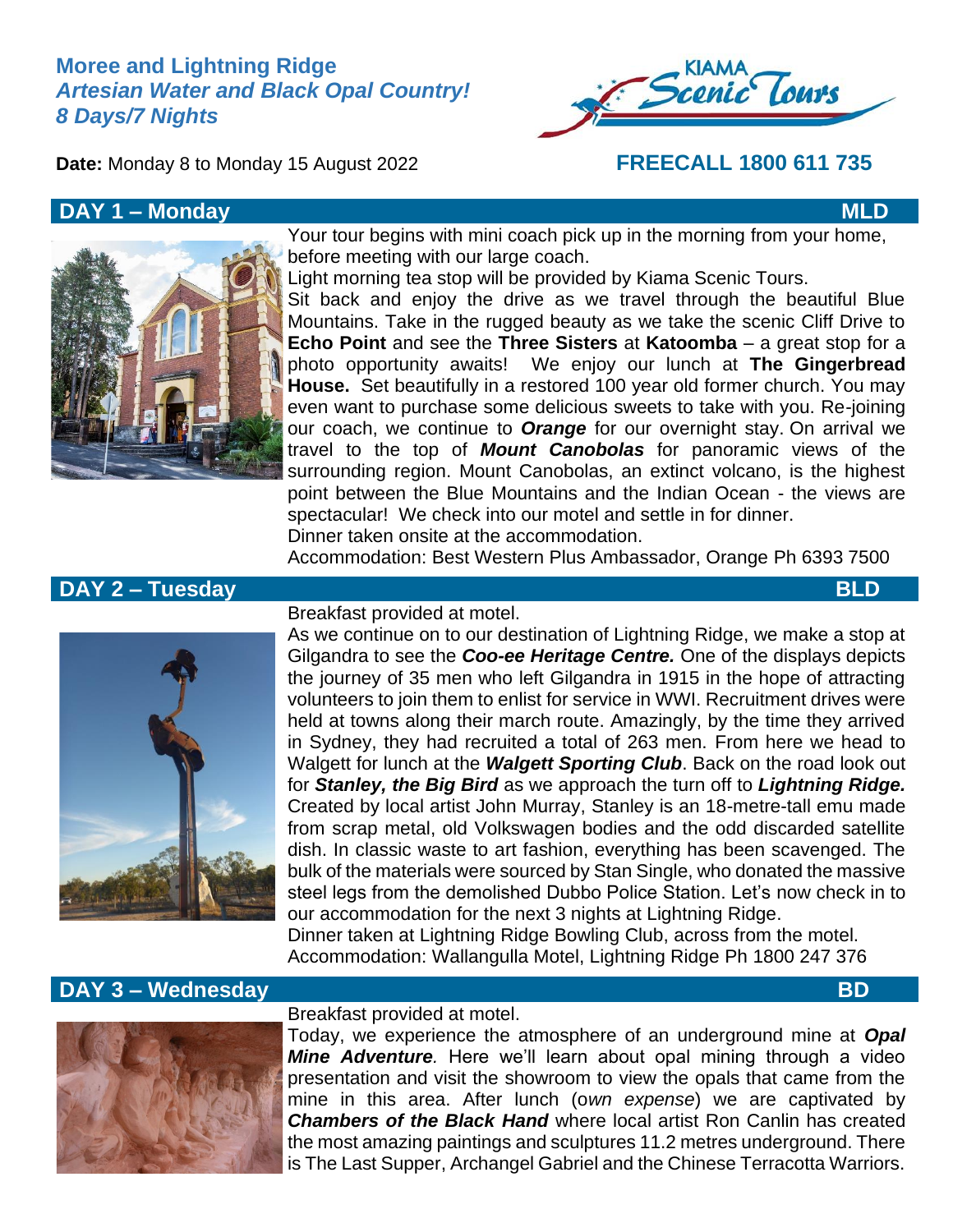

# **DAY 4 – Thursday BLD**

The second level is a mine that has been worked for over 100 years, and all the old shafts and drives that were dug by the old timers are still there.

Our last stop for the day is to meet our local opal expert at the *Opal Cave*. He will tell us how the opal is cut and polished. Completing our fascinating day, we return to our motel.

Dinner taken at Lightning Ridge Bowling Club, across from the motel. Accommodation: Wallangulla Motel, Lightning Ridge Ph 1800 247 376





#### Breakfast provided at motel.

No trip to Lightning Ridge would be complete without a trip to **The Grawin\*** We'll see interesting places like **The Pub in the Scrub, The Glengarry Hilton** and **Sheepyard Flats**. Located about 70km west of Lightning Ridge, The Grawin was established in 1908 with the discovery of the opal at "Hammond Hill". Further discoveries in 1920 at "Richards Hill" put the unofficial village on the map. It was at Grawin that the largest opal 'Light of the World' was found in 1928. Since the first discovery of opal in the region, people have come and gone in tides with each new strike, seeking their fortune in search of the rainbow in the rock. It is believed that a field at Grawin was discovered in 1905 but it wasn't until the 1970s that it became a major field in its own right. The Mulga Rush, which began in 2000, is the biggest opal rush since the Coocoran was discovered in the early 1900s. The Sheepyard area was named after a find of opal near the fence of the old Sheepyards. A **local guide** will join us on our day's tour and **lunch** is enjoyed at the **Glengarry Hilton.** After a great day we head back to Lightning Ridge.

### *\*Please Note: Today's touring depends on local weather and road conditions\**

Dinner taken at Lightning Ridge Bowling Club, across from the motel. Accommodation: Wallangulla Motel, Lightning Ridge Ph 1800 247 376

# **DAY 5 – Friday BD**





#### Breakfast provided at motel.

We start our day with a visit to *John Murray Art Gallery.* John has been kept busy adding to his mural on the outside wall of the Gallery Wandering around the gallery, John's artistic talent becomes apparent with his pieces filled with light and humour. It's clear he likes to make people smile and enjoy his creations! Next is one of the more unusual sights, *Amigos Castle* – a castle built from ironstone by a local resident. We have a guided tour, and then have some free time to purchase lunch (*own expense*) before bidding Lightning Ridge a fond farewell. Travelling east to *Moree,* the plains represent the richest agricultural producing shire in Australia. The town also serves as the economic and cultural focus of North-Western New South Wales. Another distinct feature of Moree is the hot artesian springs in the area. Arriving at our hotel in Moree, unpack and settle in for the next two nights.

Dinner taken onsite at accommodation. Accommodation: Artesian Spa Motor Inn, Moree Ph 6752 2466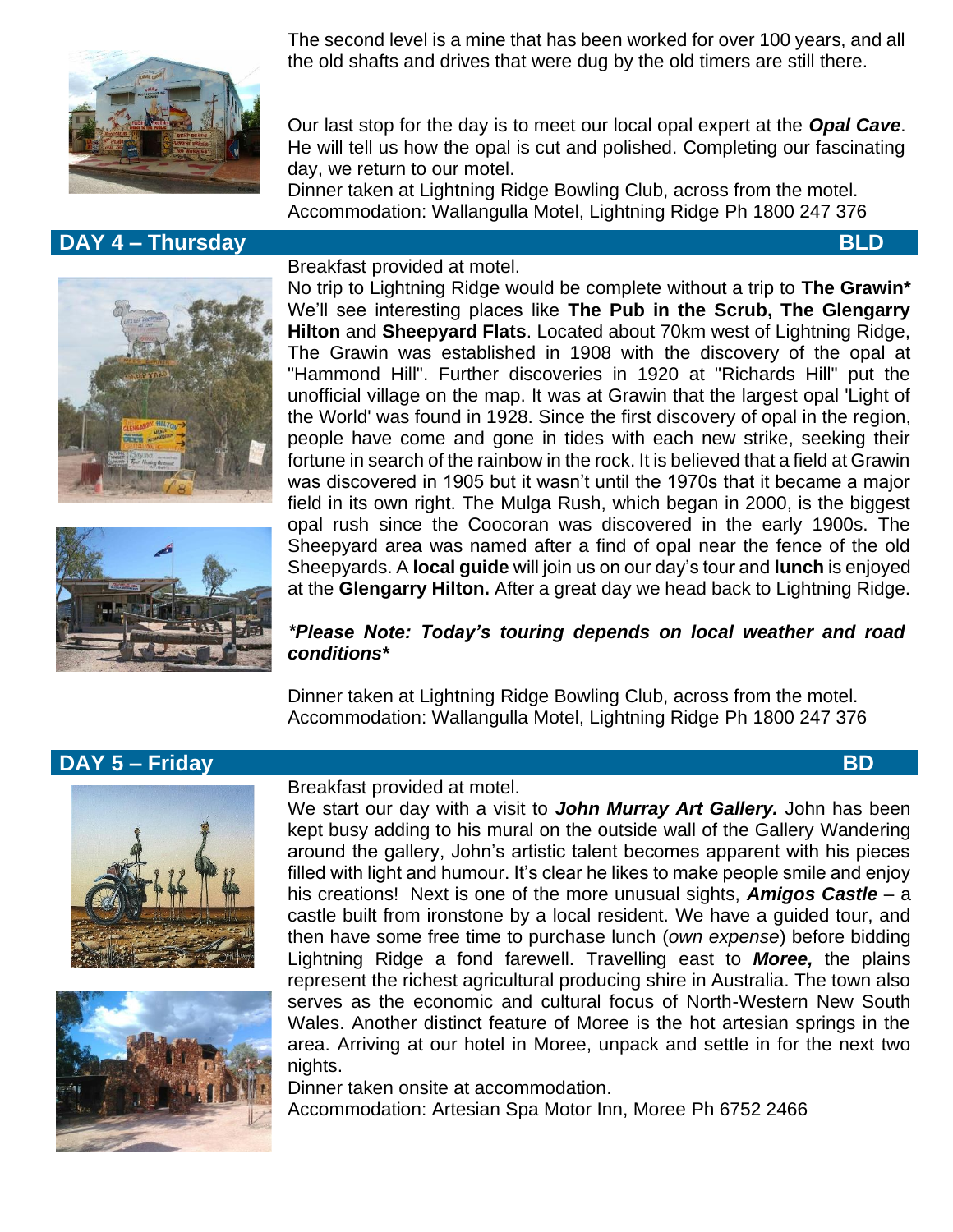## **DAY 6 – Saturday BD**





# **DAY 7 – Sunday BLD**

Breakfast provided at motel.

Today we enjoy taking in the local sights. Our tour begins at the *Visitors*  **Centre** where we sample some of the quality produce grown in the rich soils of the region before meeting our *local guide* who will join us on the coach.

Visit *Pecan Farm,* the largest pecan farm in the Southern Hemisphere.

A tour includes an interesting video on the actual farm operations and processing of the pecan nut. We have time for a lunch break *(own expense)* before our afternoon tour of a *Cotton Farm.* Again, accompanied by our guide, our visit to a working cotton farm and cotton gin gives us a real insight into the life of cotton farmers. Rounding out our day is some free time to relax. Perhaps enjoy the relaxation of the *Moree Artesian Aquatic Centre (at own cost)*. The hot waters are drawn from the Great Artesian Basin, which underlies an extensive area of north-western NSW. Not only are the waters good for your health but also for those seeking relief from the normal aches and pains of daily life.

Dinner taken onsite at accommodation.

Accommodation: Artesian Spa Motor Inn, Moree Ph 6752 2466

Breakfast provided at motel. Back on the road we make our way through to *Gunnedah*, known as the Koala capital of the world! Thanks to the special tree corridors that have been planted throughout the town, it is home to Australia's largest and healthiest population of koalas who are regularly spotted walking along the residential streets and bush tracks. We make a stop at the *Gunnedah Art*  **Silo** that has extracts from the Dorothea Mackellar poem "My Country" before visiting the *Gunnedah Rural Museum*. This is a working museum of farm machinery, equipment and artefacts highlighting the early days of agriculture in Australia. We enjoy lunch here before continuing on to our overnight stay in Muswellbrook. Upon arrival we settle into our motel and freshen up for dinner.

Dinner taken at Muswellbrook RSL.

Accommodation: Noahs Mid City Motor Inn, Muswellbrook Ph 6543 2833

## **DAY 8 – Monday BM**



Breakfast provided at motel.

With our bags packed full of wonderful memories we head for home. We stop along the way for convenience breaks and to purchase lunch (*own expense*).

Return to your home late afternoon.

### *PLEASE NOTE: Due to Covid-19, all itinerary attractions are subject to change without notice*

**B** = Breakfast **M** = Morning Tea **L** = Lunch **D** = Dinner